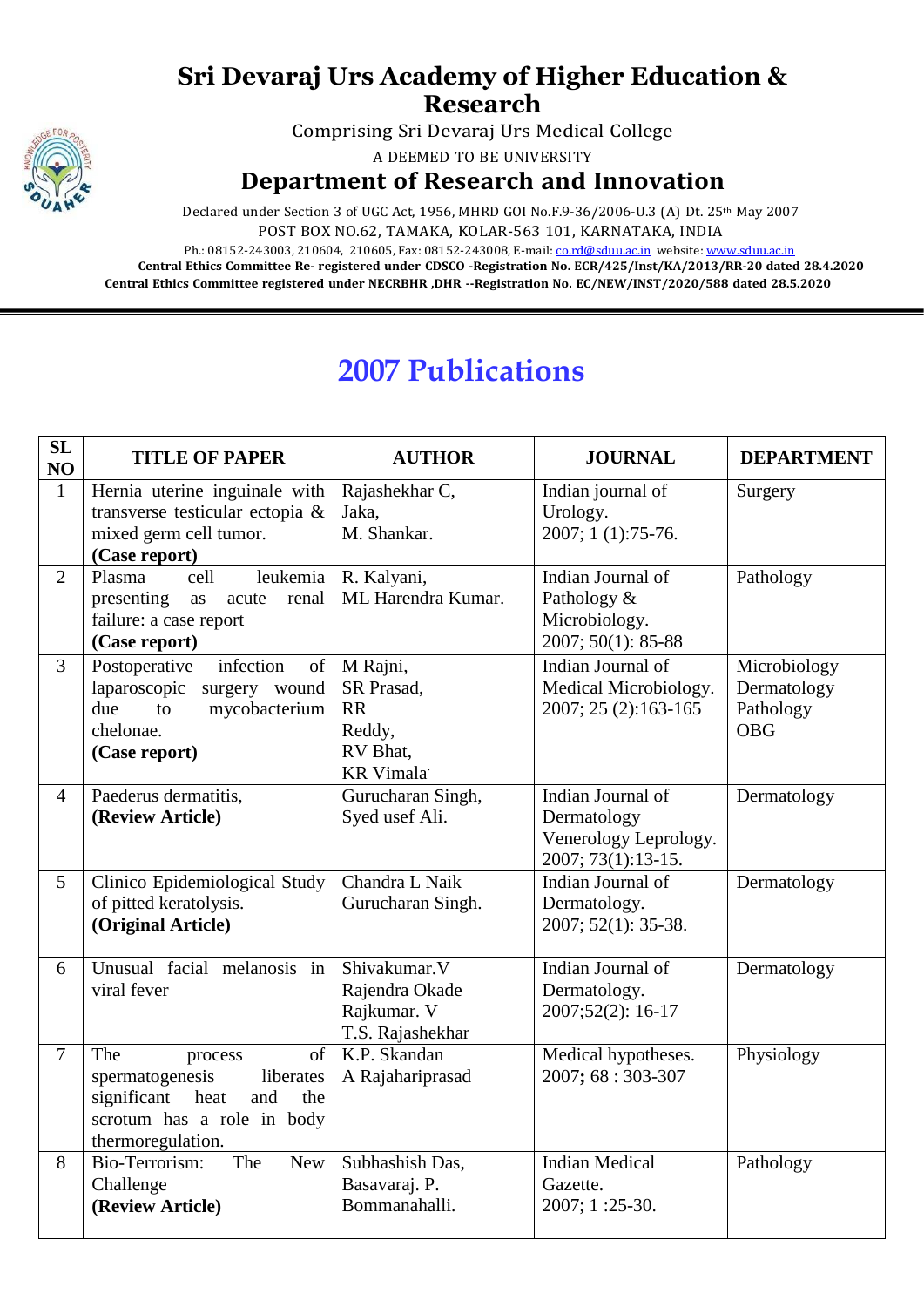| 9  | Dermatopathic lymphadenties-               | Subhashish Das,                             | <b>Indian Medical</b>               | Pathology              |
|----|--------------------------------------------|---------------------------------------------|-------------------------------------|------------------------|
|    | 2 case report.                             | V. Bhatt,                                   | Gazette.                            |                        |
|    | (Case report)                              | Udaya Kumar. M                              | 2007; 5: 212-214                    |                        |
|    |                                            |                                             |                                     |                        |
| 10 | Factors influencing quality of             | Kalyani. R                                  | Indian Journal of                   | Pathology              |
|    | semen: A two year prospective              | Basavaraj P,                                | Pathology &                         |                        |
|    | study                                      | Bommanahalli                                | Microbiology.                       |                        |
|    | (Original Article)                         | ML Harendra Kumar                           | 2007; 50(4): 890-895                |                        |
| 11 | varied<br>presentation<br>of<br>A          | Shubhashis Das,                             | Indian Journal of                   | Pathology              |
|    | hydrated cyst: A report of four            | Kalyani R,                                  | Pathology &                         |                        |
|    | cases with review of literature.           | Udaya Kumar,                                | Microbiology                        |                        |
|    | (Case report)                              | Harendra Kumar ML.                          | 2007;50(3): 550-552                 |                        |
| 12 | Pancreaticopleural fistula<br>$\&$         | Nagaraja Moorthy,                           | <b>Annals of Thoracic</b>           | Medicine               |
|    | mediastinal pseudocyst:<br>An              | A Raveesha,                                 | Medicine.                           |                        |
|    | unusual presentation of acute              | K Prabhakar.                                | 2007; 2(3): 124-125                 |                        |
|    | pancreatitis.                              |                                             |                                     |                        |
|    | (Case report)                              |                                             |                                     |                        |
| 13 | congenital<br>third<br>Complete            | Rajashekhar C Jaka                          | American Academy of                 | Surgery                |
|    | bronchial fistula on right side.           | Gurucharan Singh                            | Otolaryngology-Head                 | <b>Plastic Surgery</b> |
|    | (Case report)                              |                                             | & Neck Surgery.                     |                        |
|    |                                            |                                             | 2007;137(1): 518-519                |                        |
| 14 | Diphenylcyclopropenone                     | Gurucharan Singh'                           | Indian Journal of                   | Dermatology            |
|    | immunotherapy in ophiasis.                 | Rajendra Okade,                             | Dermatology                         | Biochemistry           |
|    | (Letter to the Editor)                     | Chandra L Naik,                             | Venerology Leprology                |                        |
|    |                                            | C.D Dayanand.                               | 2007: 73(6):432-33                  |                        |
| 15 | Familial Kyrle's disease-<br>a             | Shivakumar.V,                               | International Journal of            | Dermatology            |
|    | case report.                               | Rajendra Okade,                             | Dermatology.                        | Pathology              |
|    | (Case report)                              | Rajkumar. V,<br>Prathima. KM.               | 2007; 46:770-771                    |                        |
|    |                                            |                                             |                                     |                        |
|    |                                            |                                             |                                     |                        |
| 16 | Site of Reccurrent<br>Unusual              | Devaraj K.N,                                | Journal of                          | Orthopaedics           |
|    | Tumoue<br>Of<br>Giant<br>Cell              | Chidanand KJC,                              | Orthopaedics.                       |                        |
|    | Proximal<br>Femur<br>With                  | Madhuchandra.                               | 2007; 4(4):11                       |                        |
|    | Pathological Fracture Treated              |                                             |                                     |                        |
|    | With Cement And Dynamic                    |                                             |                                     |                        |
|    | Hip Screw Follow UP.                       |                                             |                                     |                        |
| 17 | (Case report)<br>Gliclazide-induced severe |                                             | International Journal of            | Medicine               |
|    |                                            | Nagaraja Moorthy,<br>P.N. Venkatarathnamma, |                                     |                        |
|    | thrombocytopenia.                          |                                             | Diabetes in Developing<br>Countries |                        |
|    | (Case report)                              | N. Raghavendra.                             | 2007;27(4): 133-134                 |                        |
| 18 | Prevalence of HIV Sero-                    | Subhashish Das                              | <b>Indian Medical</b>               | Pathology              |
|    | Positivity in Blood Donors of              | Govinda Raju. M                             | Gazette.                            |                        |
|    | Kolar District: 10 years study.            |                                             | 2007;141 (9):359-366.               |                        |
|    | (Original Article)                         |                                             |                                     |                        |
|    |                                            |                                             |                                     |                        |
| 19 | Glycemic control modifies the              | Kaushik Bhoumic                             | Indian Journal of                   | Biochemistry           |
|    | association between                        | A.V.M. Kutty                                | Clinical Biochemistry.              |                        |
|    | Microalbuminuria and                       | H.V.Shetty                                  | 2007; 22(2): 53-59.                 |                        |
|    | C-reactive Protein in type 2               |                                             |                                     |                        |
|    | diabetes Mellitus.                         |                                             |                                     |                        |
|    | (Original Article)                         |                                             |                                     |                        |
|    |                                            |                                             |                                     |                        |
|    |                                            |                                             |                                     |                        |